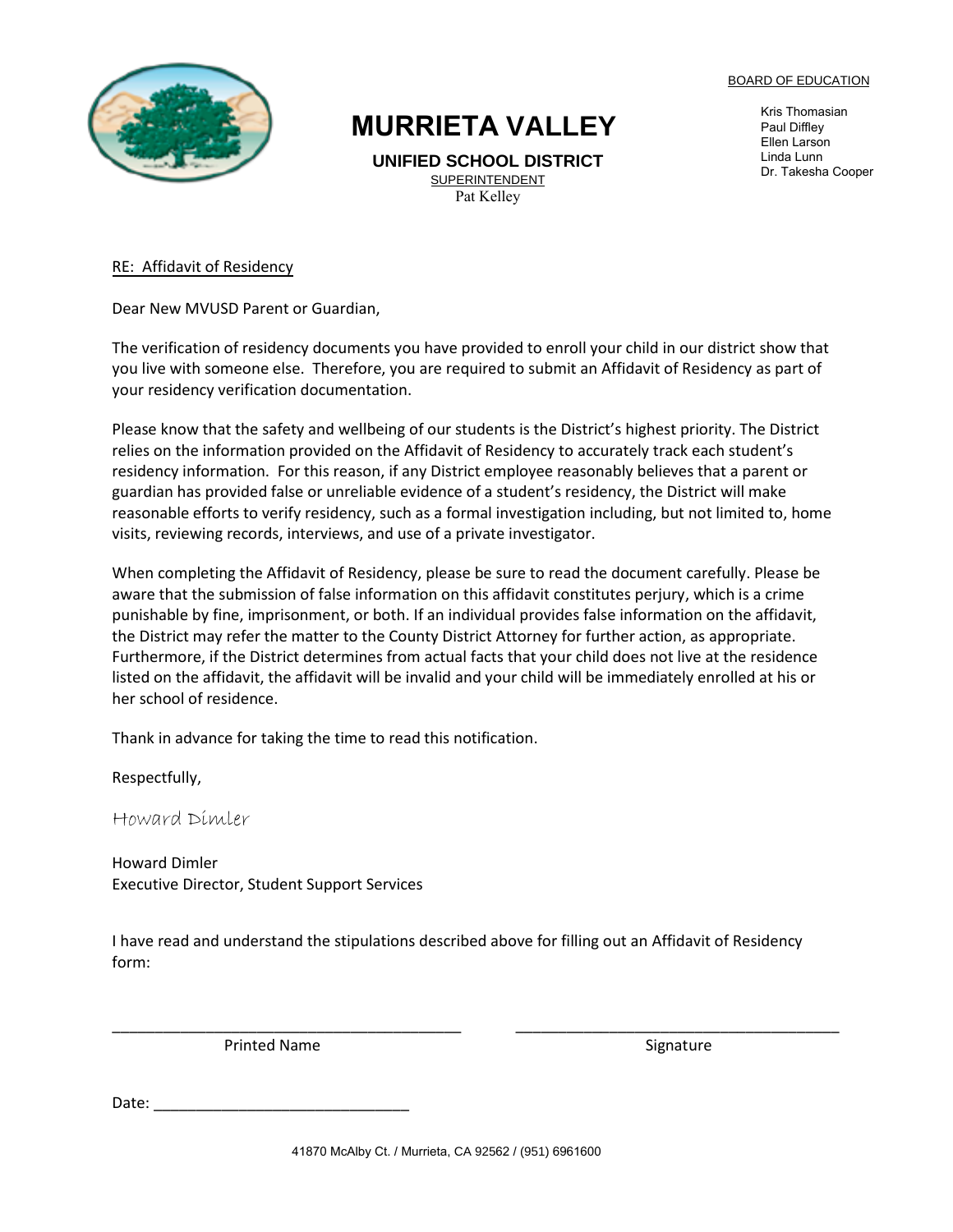

## **AFFIDAVIT OF RESIDENCY**



The Murrieta Valley Unified School District is required to take appropriate steps to ensure that students attending its schools satisfy applicable residency laws. **DO NOT SIGN THIS FORM IF ANY OF THE STATEMENTS ARE INCORRECT.** Evidence that false information was provided will result in immediate withdrawal of the student from school and may lead to criminal and/or financial penalties.

| Student:                                                                        |                                                      |                         | Birthdate:                       | Grade:                                                                                                          |  |
|---------------------------------------------------------------------------------|------------------------------------------------------|-------------------------|----------------------------------|-----------------------------------------------------------------------------------------------------------------|--|
| <b>PARENT/GUARDIAN MUST COMPLETE THIS SECTION</b>                               |                                                      |                         |                                  |                                                                                                                 |  |
| Ι,                                                                              |                                                      |                         |                                  | , the parent/guardian of the above-named student, am sharing the                                                |  |
| residence of:                                                                   |                                                      |                         |                                  |                                                                                                                 |  |
|                                                                                 | Name of owner/lease holder/renter                    |                         |                                  | Relationship                                                                                                    |  |
| Located at                                                                      |                                                      | <b>Complete Address</b> |                                  |                                                                                                                 |  |
| This living arrangement is: Permanent [                                         |                                                      | Temporary               | Duration                         |                                                                                                                 |  |
| My valid photo ID (please check box): $\Box$ CA driver's license $\Box$         |                                                      |                         | CA ID card   Military ID         | Passport   Consulate ID                                                                                         |  |
| Photo ID Number                                                                 |                                                      |                         | & expiration date:               |                                                                                                                 |  |
| Daytime phone number:                                                           |                                                      |                         | Cell phone number:               |                                                                                                                 |  |
|                                                                                 | Parent/Guardian Signature                            |                         |                                  | Date                                                                                                            |  |
|                                                                                 | PERSON NAMED ON UTILITIES MUST COMPLETE THIS SECTION |                         |                                  |                                                                                                                 |  |
| Ι,                                                                              | Owner, lease holder, landlord                        |                         |                                  | certify that:                                                                                                   |  |
|                                                                                 | Parent/Guardian                                      | and                     |                                  | <b>Student</b>                                                                                                  |  |
| are living with me at:                                                          |                                                      |                         | <b>Complete Address</b>          |                                                                                                                 |  |
| My valid photo ID (please check box): CA driver's license  <br>Photo ID Number: |                                                      |                         | CA ID card<br>& expiration date: | Military ID   Passport  <br>Consulate ID                                                                        |  |
| Daytime phone number:                                                           |                                                      |                         | Cell phone number:               |                                                                                                                 |  |
| foregoing is true and correct:                                                  |                                                      |                         |                                  | I understand residence information may be verified by a home visit. I certify under penalty of perjury that the |  |
|                                                                                 | Owner, lease holder, landlord Signature              |                         |                                  | Date                                                                                                            |  |